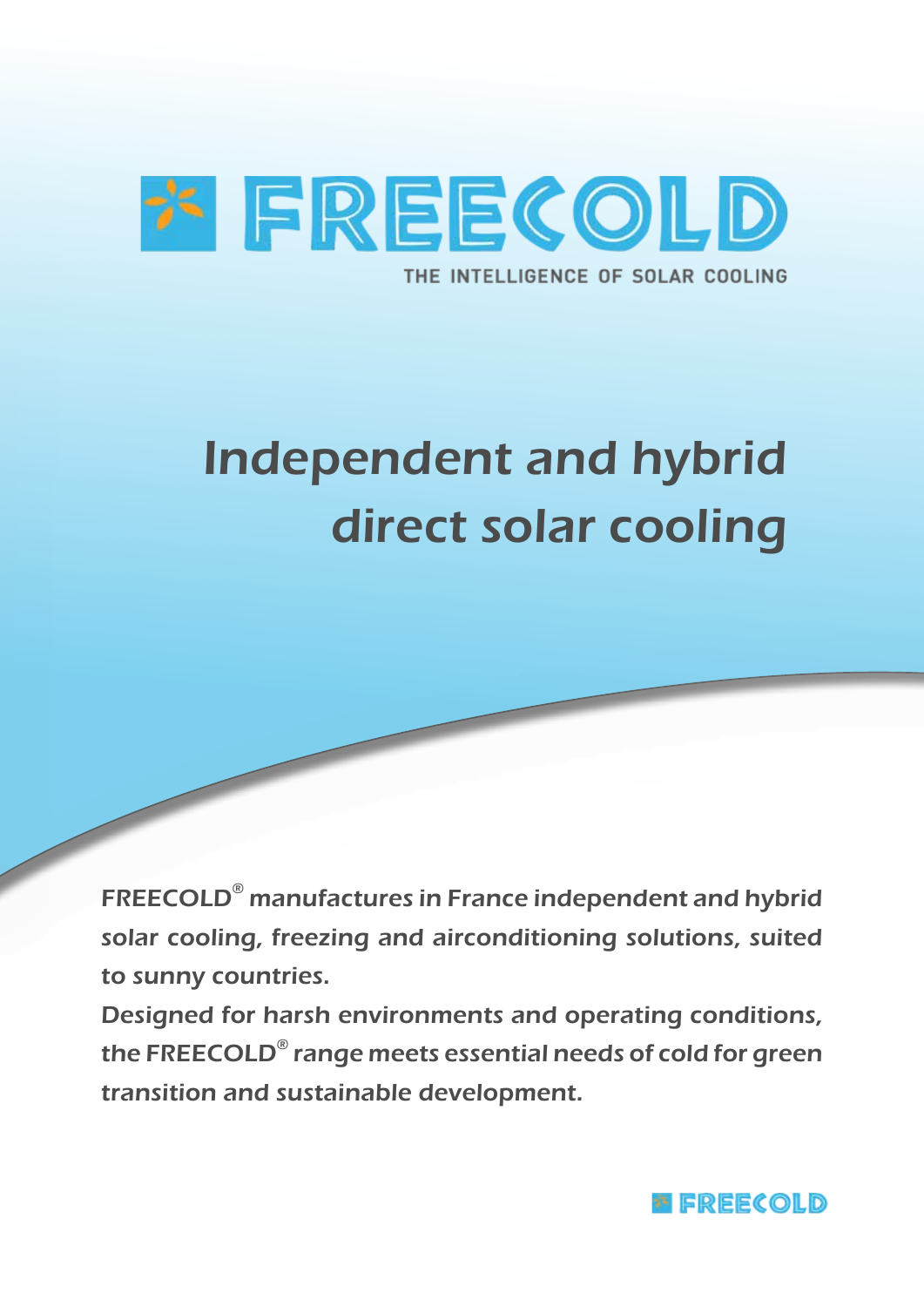### **Table of contents**

| Refrigeration                                                     |   |         |
|-------------------------------------------------------------------|---|---------|
| - Solar portable fridge / freezer GLS 75                          | . | page 3  |
| - Solar portable fridge for vaccines RFO 65                       | . | page 3  |
| - Double-sided opening lid fridge/freezer GLS 95                  |   | page 3  |
| Refrigeration and freezing solutions                              |   |         |
| - RSI 180 fridge - solar direct powered                           |   | page 4  |
| - RCSI 180 refrigerator and freezer                               |   | page 4  |
| - RCSI 300 refrigerator and freezer                               | . | page 5  |
| - RCVI 360 upright refrigerator and freezer                       | . | page 5  |
| - CRC 195 Combined refrigerator / freezer                         | . | page 6  |
| - CRC 295 Combined refrigerator / freezer                         | . | page 6  |
| - CSV 185 & 260 fridge and freezer with glass slid tops           |   | page 7  |
| - FrigoMobile 180L direct solar powered                           |   | page 7  |
| <b>Public lighting</b>                                            |   |         |
| - All in one solar Led street light                               |   | page 7  |
|                                                                   |   |         |
| Air conditioning                                                  |   |         |
| - Hybrid air-conditioners CMS12.H, 18.H and 24.H                  |   | page 8  |
| - DC 48V solar air conditioners CMS09, 12 and 18                  |   | page 8  |
| Dairy sector                                                      |   |         |
| - Independent milk tanks 125, 225, 300, 500 & 800L                |   | page 9  |
| - 60L, 100L & 300L pasteurizers                                   |   | page 9  |
| - Autonomous 100% solar mini-tank (50L)                           |   | page 9  |
| Farming and trade sectors                                         |   |         |
| - Independent solar cold room (from 10 to over 30m <sup>3</sup> ) |   | page 10 |
| - Containerized solar cold room (20" and 40")                     |   | page 10 |
| - Independent solar freezer-room for 200kg of ice                 | . | page 11 |
| - Scale ice makers                                                |   | page 11 |
| - Autonomous solar incubator IAS 1000 eggs                        | . | page 11 |
| Solar kits                                                        |   |         |
| - Solar energy kit (lighting)                                     |   | page 12 |
| - Independent solar charger for 10 mobile phones                  |   | page 12 |
| - Solar kits from 50W to 800W in 230V                             |   | page 12 |

.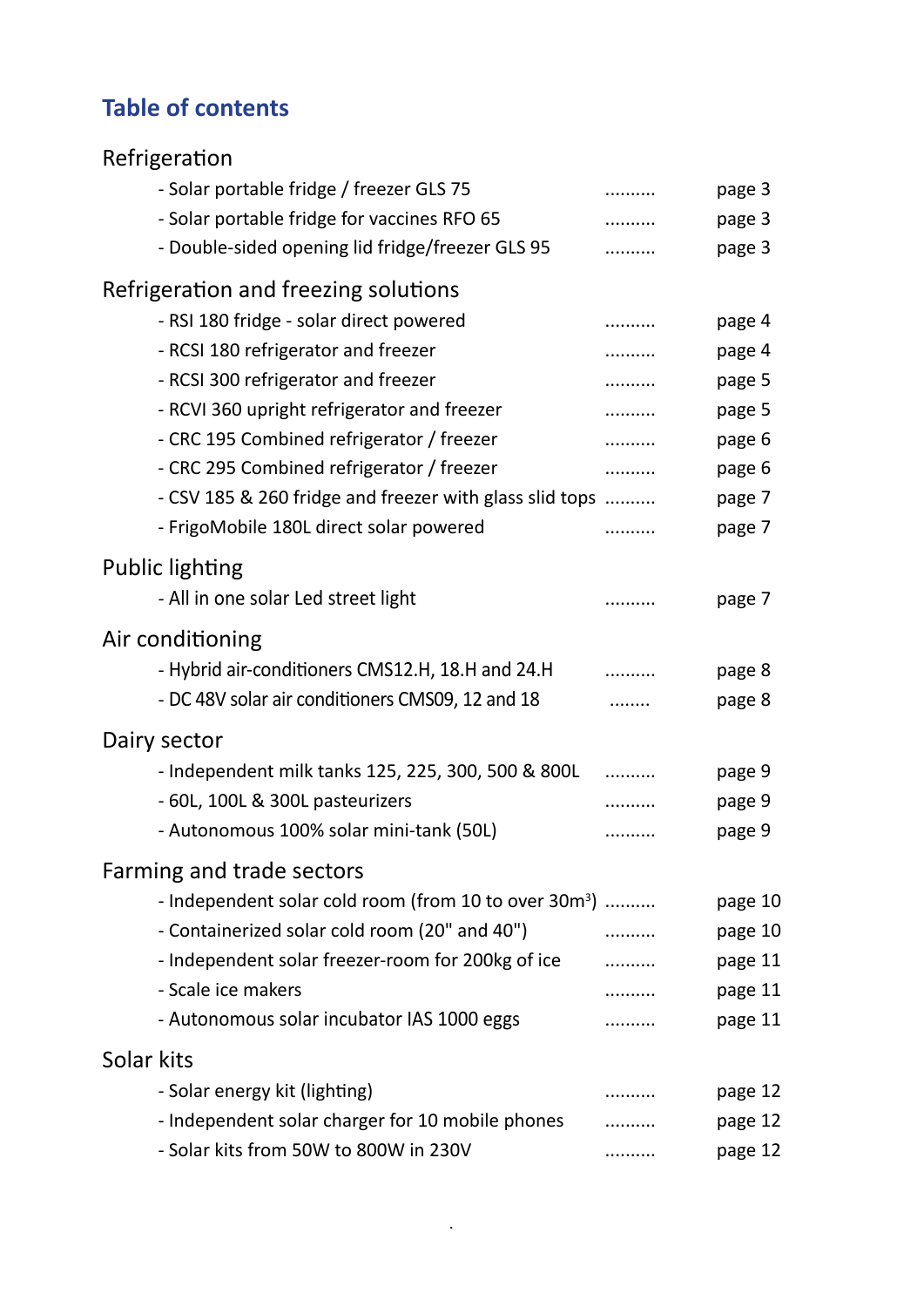### **Refrigeration**

#### Solar portable fridge / freezer GLS 75



The FREECOLD GLS75 solar cooler meets the need for cold for food, fishing, livestock ... in rural or peri-urban offgrid areas.

Coupled with a 150W - 12V solar panel and a 100Ah 12V maintenance-free solar battery, it maintains the quality of the cold in autonomy for 2 to 3 days depending on the outside temperature.

It is easily movable to be installed in a vehicle, and easily configurable with its digital control panel with a display screen.

The result of an important research program, robust and reliable, the GLS75 solar cooler is suitable for harsh environments and operating conditions in Africa and the Middle East.

#### Solar portable fridge for vaccines RFO 65



The FREECOLD RFO65 solar refrigerator is suitable, in remote areas, for all applications, medical (vaccine storage), domestic and leisure (motorhomes, pleasure boats ...).

It can be optionally equipped with an electronic switcher of power sources allowing it to switch automatically from a photovoltaic solar power supply to a supply from 220Vac grid in the absence of sun, then on a 12V battery in the event of absence of grid, always prioritizing photovoltaic power.

The autonomy of the RFO65 can be increased by the FREECOLD Ecotainer placed at the heart of the evaporator: the cold produced during the day allows the composite eutectic mass located in the Ecotainer to be frozen, for being released in the evening.

#### Double-sided opening lid portable fridge / freezer GLS 95



The FREECOLD GLS95 cooler includes two cold zones controlled separately between -20°C and +10°C for combined use as a refrigerator and as a freezer for ice cubes, ice creams or frozen food. It is suitable, in remote areas, for all medical (vaccine storage), domestic and leisure (motorhomes, boats, etc.) applications.

It is delivered as standard with a Lithium battery, a 150W - 12V solar panel, a 12V lighter plug for direct connection to a vehicle, and a 220Vac power supply allowing direct switching to an available power source. For total autonomy!

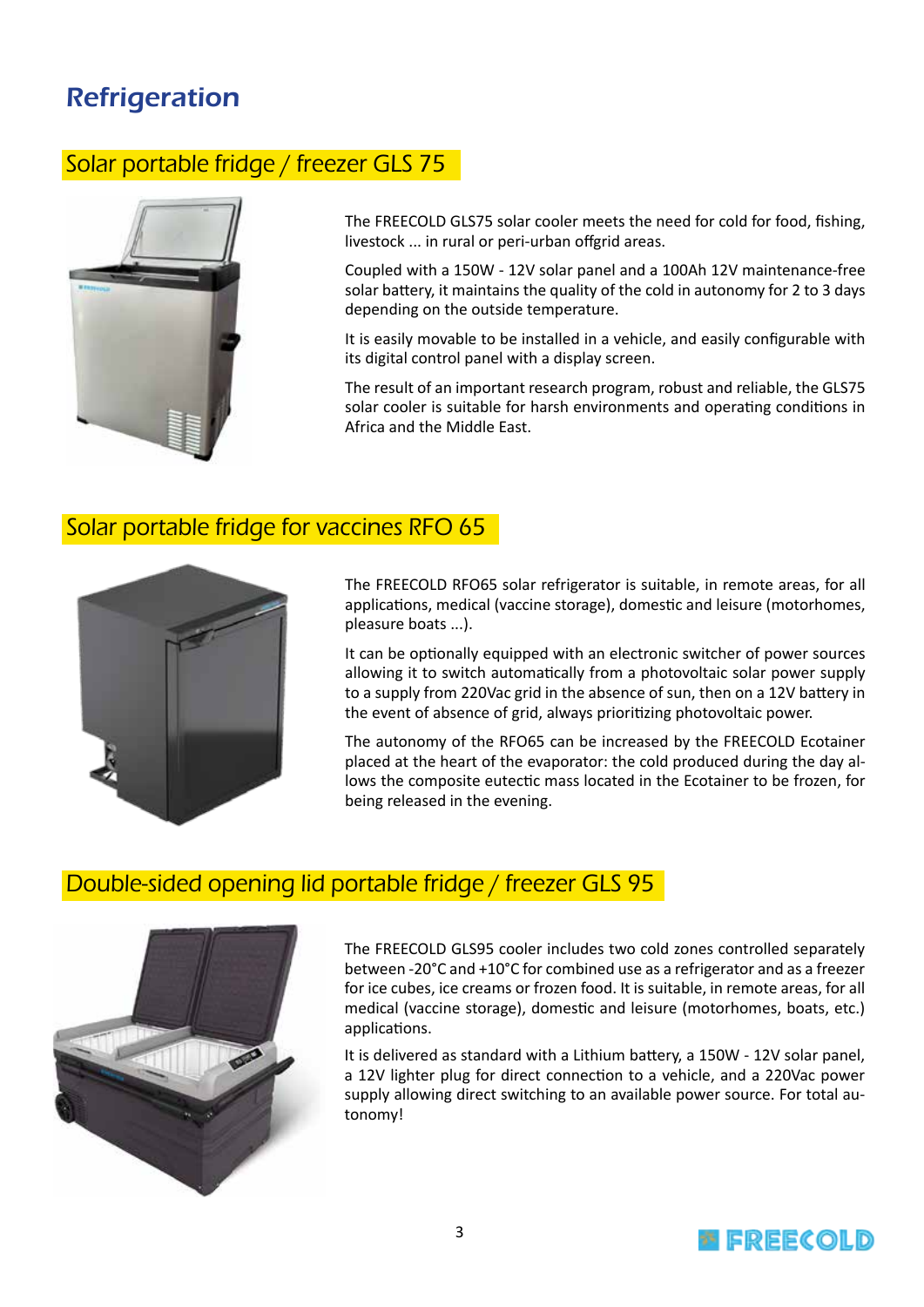### Refrigeration and freezing solutions

#### RSI 180 Refrigerator - Direct solar-powered

|  | <b>Technical Data FREECOLD</b>                  | <b>RSI 180 Refrigerator</b>                                                             |
|--|-------------------------------------------------|-----------------------------------------------------------------------------------------|
|  | <b>Power supply</b>                             | Direct photovoltaic module (Voc maximum voltage: 42V)                                   |
|  | Direct current voltage acceptable               | 10.5 - 42 Vdc                                                                           |
|  | <b>Energy class</b>                             | $A++$                                                                                   |
|  | <b>Refrigerant fluid</b>                        | R134a (without CFC)                                                                     |
|  | <b>Wall insulation</b>                          | 90mm polyurethane (80mm on cover)                                                       |
|  | <b>Working inner volume</b>                     | 155 liters                                                                              |
|  | <b>Electrical power consumed (CECOMAF)</b>      | 72W                                                                                     |
|  | Refrigerating power (EN 12900 CECOMAF)          | 75 W                                                                                    |
|  | <b>Cold accumulator</b>                         | FREECOLD Ecotainer                                                                      |
|  | <b>Hanging baskets</b>                          |                                                                                         |
|  | <b>Standardized energy consumption</b>          | 40 kWh / year                                                                           |
|  | Ambient temperature range                       | 10°C / 43°C                                                                             |
|  | Outer dimensions HxWxD (with/without packaging) | 87 x 89 x 68.5 cm / 90 x 95 x 73 cm                                                     |
|  | Net / gross weight                              | 57 kg / 59 kg                                                                           |
|  | Connection cable - MC4 connectors as standard   | 4 meters of 4mm <sup>2</sup> solar power cable as standard - Other length<br>on request |
|  | Number of devices per 20' and 40' container     | 42 (Ctn 20') - 72 (Ctn 40') - 112 (Ctn 40' High Cube)                                   |

FREECOLD 180L refrigerator is directly connected to the photovoltaic module located outdoor, on a roof or a terrace. The excess energy of the day is converted and stored not in batteries but in a cold container inserted into the heart of the evaporator, the FREECOLD Ecotainer, to be released slowly during the night and no-sunny days, and to maintain the quality of the cold in autonomy for 2-3 days according to the outside temperature. Robust and reliable, the solar direct drive refrigerator is adapted to hard environments and operating conditions in Africa and the Middle East.

#### RCSI 180 refrigerator and freezer



| <b>FREECOLD</b> technical data                  | RCSI 180 refrigerator / freezer                       | RCSI 180+ refrigerator / freezer                |  |
|-------------------------------------------------|-------------------------------------------------------|-------------------------------------------------|--|
| Power supply                                    | 12, 24 or 36 Volt battery                             | 24 or 36 Volt battery                           |  |
| Acceptable input voltage                        | 10.5 - 42 Vdc                                         | 24 - 42 Vdc                                     |  |
| <b>Energy class</b>                             | $A++$                                                 |                                                 |  |
| Refrigerant                                     | R134a (without CFC)                                   |                                                 |  |
| Wall insulation thickness                       | 90mm Polyurethan foam (80mm in the lid)               |                                                 |  |
| Net capacity                                    | 175 liters                                            | 175 liters                                      |  |
| Power consumption (CECOMAF)                     | 61W                                                   | 130W to 180 W                                   |  |
| Cooling capacity (EN 12900 CECOMAF)             | <b>55 W</b>                                           | 125W to 185 W (to define on order)              |  |
| <b>Inside Ecotainers</b>                        |                                                       | -18°C, 0°C or 5°C blocks or Ecotainer on demand |  |
| <b>Baskets</b>                                  |                                                       |                                                 |  |
| Standard energy consumption                     | refrigerator 40kWh/year / freezer 145 kWh/year        |                                                 |  |
| Ambiant temperature range                       | 10°C / 43°C (50°F / 110°F)                            |                                                 |  |
| Outside dimensions HxLxD (without/with packing) | 87 x 89 x 68.5 cm / 90 x 95 x 73 cm                   |                                                 |  |
| Net weight / gross weight                       | 39 / 41 kg                                            | 40 / 42 kg                                      |  |
| 20' & 40' container loadbility.                 | 42 (20' Ctn) - 72 (40' Ctn) - 112 (40' High Cube Ctn) |                                                 |  |

Powered by solar batteries, RCSI 180 can be used either as a refrigerator or a chest freezer, with an internal temperature adjustable by the user. The capacity of each appliance is configured in workshop and adapts to the operating and using conditions.

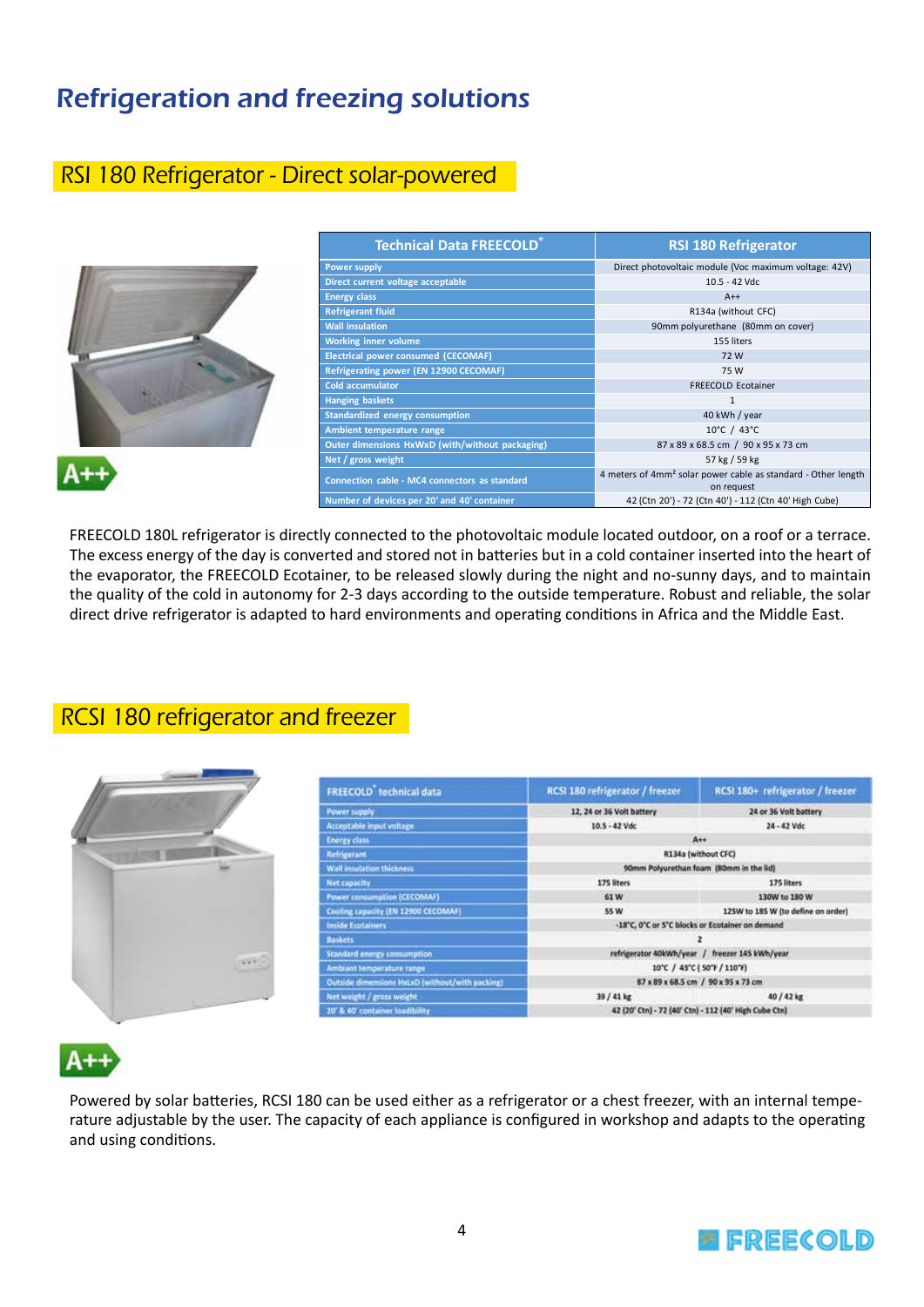### RCSI 300 Refrigerator and freezer

|                               | <b>Technical Data FREECOLD®</b>                 | Refrigerator / Freezer RCSI 300                                                         |
|-------------------------------|-------------------------------------------------|-----------------------------------------------------------------------------------------|
|                               | <b>Power supply</b>                             | 24 or 36 Volt Batteries                                                                 |
|                               | Direct current voltage acceptable               | 24 - 42 Vdc                                                                             |
|                               | <b>Energy class</b>                             | $A++$                                                                                   |
|                               | <b>Refrigerant fluid</b>                        | R134a (without CFC)                                                                     |
|                               | <b>Wall insulation</b>                          | 90mm polyurethane (80mm on cover)                                                       |
|                               | <b>Working inner volume</b>                     | 300 liters                                                                              |
|                               | <b>Electrical power consumed (CECOMAF)</b>      | 130W to 180 W                                                                           |
|                               | Refrigerating power (EN 12900 CECOMAF)          | 125W to 185 W (to define at order)                                                      |
|                               | <b>Cold accumulator</b>                         | Ecotainer or Tablets 5°C, 0°C or -18°C on request                                       |
|                               | <b>Hanging baskets</b>                          |                                                                                         |
|                               | Protection against deep discharges (LVD)        | 22.0V as standard - different values on request                                         |
|                               | Automatic reset threshold (LVR)                 | 23.8V as standard - different values on request                                         |
|                               | <b>Standardized energy consumption</b>          | refrigerator 55kWh/year / freezer 190 kWh/year                                          |
| $\mathcal{A} \in \mathcal{F}$ | Ambient temperature range                       | $10^{\circ}$ C / 43 $^{\circ}$ C                                                        |
|                               | Outer dimensions HxWxD (with/without packaging) | 87 x 133 x 68.5 cm / 90 x 139 x 73 cm                                                   |
|                               | Net / gross weight                              | 54/56 kg                                                                                |
|                               | Connection cable - MC4 connectors as standard   | 4 meters of 4mm <sup>2</sup> solar power cable as standard - Other length<br>on request |
|                               | Number of devices per 20' and 40' container     | 28 (Ctn 20') - 50 (Ctn 40') - 75 (Ctn 40' High Cube)                                    |

Like RCSI 180, RCSI 300 is suitable for all DC applications in remote areas: Home, Business (catering, hotel and resort, tourism industry, alimentary retailing and selling including street markets…) and Medical (refrigeration and preservation of vaccines and medicines).

### RCVI 360 upright refrigerator and freezer



| <b>Technical Data FREECOLD®</b>                 | 360 L Refrigerator / Freezer Cupboard                                                   |
|-------------------------------------------------|-----------------------------------------------------------------------------------------|
| <b>Power supply</b>                             | Photovoltaic solar and 24 or 36 V batteries                                             |
| Recommended photovoltaic power                  | 2 x 240 Wc (240 Wc mini for refrigerator use)                                           |
| Direct current voltage acceptable               | 24 - 42 Vdc                                                                             |
| <b>Energy class</b>                             | $A++$                                                                                   |
| <b>Refrigerant fluid</b>                        | R134a (without CFC)                                                                     |
| <b>Wall insulation</b>                          | 90mm polyurethane (80mm in the door)                                                    |
| <b>Electrical power consumed (CECOMAF)</b>      | 125 W à 180 W (workshop configuration)                                                  |
| <b>Refrigerating power (EN 12900 CECOMAF)</b>   | 105 W to 185 W                                                                          |
| <b>Working inner volume</b>                     | 360 liters                                                                              |
| <b>Number of shelves and baskets</b>            | 7/8                                                                                     |
| Protection against deep discharges (LVD)        | 22.0V as standard - different values on request                                         |
| Automatic reset threshold (LVR)                 | 23.8V as standard - different values on request                                         |
| Indoor temperature range                        | $-24^{\circ}$ C / $+8^{\circ}$ C                                                        |
| Outdoor temperature range                       | 10°C / 43°C                                                                             |
| Outer dimensions HxWxD (with/without packaging) | 70 x 75 x 175 cm / 72 x 82 x 182 cm                                                     |
| Net / gross weight                              | 97 kg / 91 kg                                                                           |
| Connection cable - MC4 connectors as standard   | 4 meters of 4mm <sup>2</sup> solar power cable as standard - Other length<br>on request |
| Number of devices per 20' and 40' container     | 24 (Ctn 20') - 48 (Ctn 40')                                                             |

### A+

FREECOLD® 360L upright refrigerators and freezers are designed for comfort : the extra-high and removable drawers are closed all round. This means that the cold cannot dissipate so quickly when the appliance is opened ; the transparent front of the compartments guarantees an optimum overview of the items. The drawers and intermediate glass shelves underneath them can be conveniently removed so that space can be created quickly even for larger frozen food items ; Thanks to the evaporator drowned in insulating foam on all 4 sides of the appliance, the RCVI 360 freezes food faster and reduces ice build-up, making defrosting simpler and quicker.

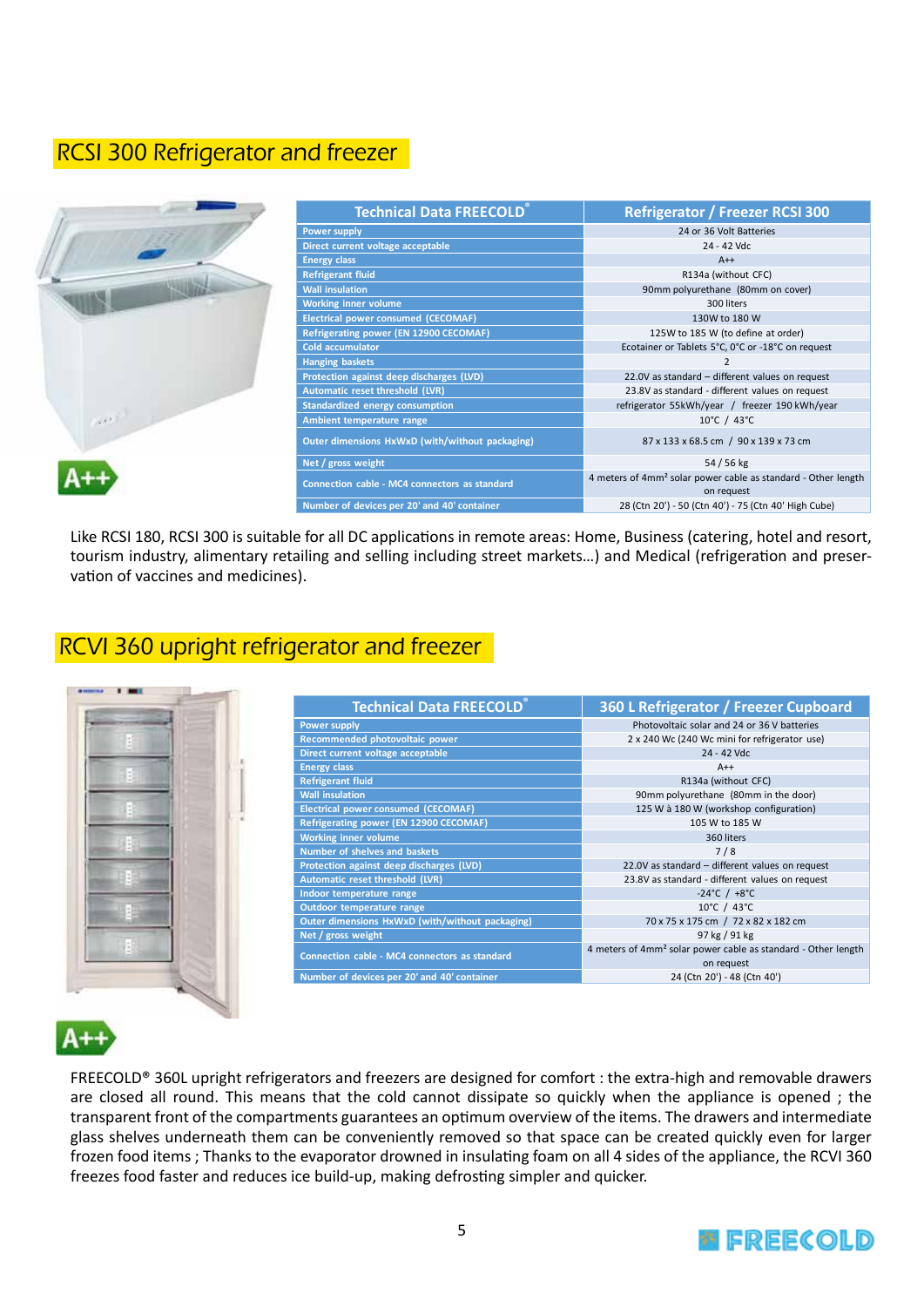### CRC195 Combined refrigerator / freezer

| <b>Technical Data FREECOLD®</b>                      | <b>Combined Refrigerator / Freezer 195 L</b>                                            |
|------------------------------------------------------|-----------------------------------------------------------------------------------------|
| <b>Power supply</b>                                  | Photovoltaic solar and 12 or 24 V batteries                                             |
| Direct current voltage acceptable                    | 12 - 42 Vdc                                                                             |
| <b>Energy class</b>                                  | $A++$                                                                                   |
| <b>Refrigerant fluid</b>                             | R134a (without CFC)                                                                     |
| <b>Wall insulation</b>                               | 90mm polyurethane (80mm in the door)                                                    |
| <b>Electrical power consumed (CECOMAF)</b>           | 72 W (workshop configuration)                                                           |
| Refrigerating power (EN 12900 CECOMAF)               | 75 W                                                                                    |
| Working inner volume - refrigerator                  | 151 liters                                                                              |
| Working inner volume - freezer                       | 44 liters                                                                               |
| Protection against deep discharges (LVD)             | 10.5V as standard                                                                       |
| Automatic reset threshold (LVR)                      | 11.8V as standard                                                                       |
| <b>Standardized energy consumption</b>               | 176 kWh/year                                                                            |
| Ambient temperature range                            | $10^{\circ}$ C - 43 $^{\circ}$ C                                                        |
| Outer dimensions HxWxD (with/without packaging)      | 124 x 55 x 63 cm / 130 x 56,5 x 71 cm                                                   |
| Net / gross weight                                   | 52 kg / 49 kg                                                                           |
| <b>Connection cable - MC4 connectors as standard</b> | 4 meters of 4mm <sup>2</sup> solar power cable as standard - Other length<br>on request |
| Number of devices per 20' and 40' container          | 24 (Ctn 20') - 48 (Ctn 40')                                                             |
|                                                      |                                                                                         |

Powered by solar batteries, these 2 combined fridges/freezers are multi-purpose home appliances. Solid and reliable, they have a good thermal insulation and convenient facilities such as adjustable glass shelves and transparent drawers.

## CRC295 Combined refrigerator / freezer



| <b>Technical Data FREECOLD</b>                  | <b>Combined Refrigerator / Freezer 295 L</b>                                            |
|-------------------------------------------------|-----------------------------------------------------------------------------------------|
| <b>Power supply</b>                             | Photovoltaic solar and 24 V batteries                                                   |
| Direct current voltage acceptable               | 24 - 42 Vdc                                                                             |
| <b>Energy class</b>                             | $A+$                                                                                    |
| <b>Refrigerant fluid</b>                        | R134a (without CFC)                                                                     |
| <b>Wall insulation</b>                          | 90mm polyurethane (80mm in the door)                                                    |
| <b>Electrical power consumed (CECOMAF)</b>      | 125 W to 180 W (workshop configuration)                                                 |
| Refrigerating power (EN 12900 CECOMAF)          | 180W                                                                                    |
| Working inner volume - refrigerator             | 210 liters                                                                              |
| Working inner volume - freezer                  | 84 liters                                                                               |
| Protection against deep discharges (LVD)        | 22.5V as standard                                                                       |
| Automatic reset threshold (LVR)                 | 23.8V as standard                                                                       |
| <b>Standardized energy consumption</b>          | 210 kWh/year                                                                            |
| Ambient temperature range                       | $10^{\circ}$ C - 38 $^{\circ}$ C                                                        |
| Outer dimensions HxWxD (with/without packaging) | 182 x 55 x 63 cm / 187 x 57 x 71 cm                                                     |
| Net / gross weight                              | 72 kg / 67.5 kg                                                                         |
| Connection cable - MC4 connectors as standard   | 4 meters of 4mm <sup>2</sup> solar power cable as standard - Other length<br>on request |
| Number of devices per 20' and 40' container     | 30 (Ctn 20') - 60 (Ctn 40')                                                             |

#### $A^+$

 $A++$ 

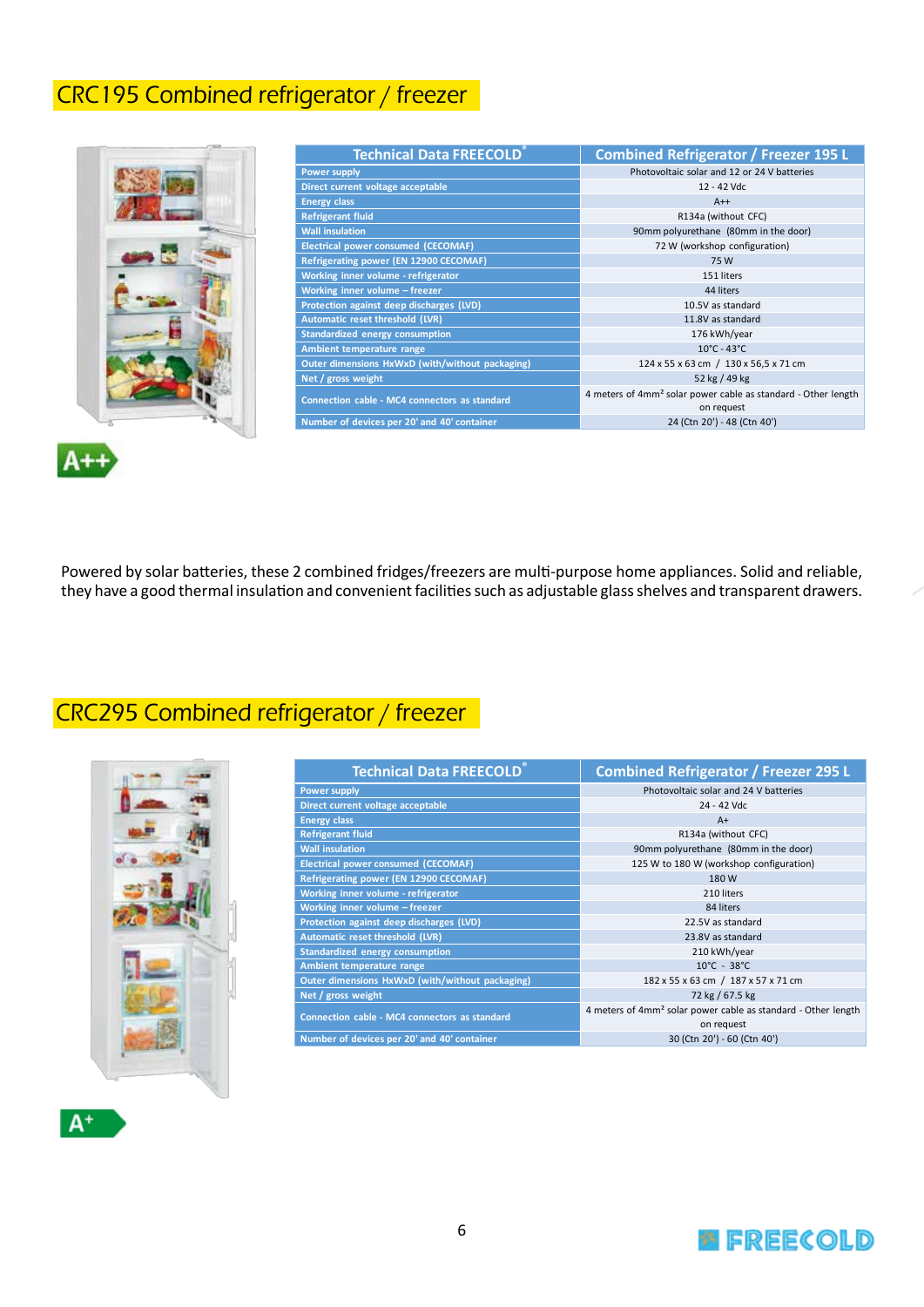### CSV185 and CSV260 Refrigerator / Freezer with double glass slid tops



Like super-insulated chest refrigerators and freezers, CSV 185 and 260 appliances are suitable for all commercial applications in remote areas: catering, hotels and resorts, tourism sector, distribution and sales of food products including in the outdoor markets,…).

Their main advantage: the 2 glass slid tops that allow customers to see the goods inside.

#### 180 L FrigoMobile - Solar Direct | batteryless, including patented FREECOLD Ecotainer



The 100% solar FREECOLD® FrigoMobile is the ideal solution to develop microenterprises in rural or suburban areas without electrification, to answer to:

- the need of cold for fishing, food and beverage, livestock farming...

- the need of communication: 1 hour of mobile phone charging is sold  $\epsilon$  0.15 or FCFA 100

- the need of lighting to extend the sale in the evening, or at home.

To generate a real income and to develop a responsible, autonomous and sustainable economic activity.

Placed on a FrigoMobile, the CSV 185 is particularly suitable for transporting, storing and selling meat, fish or ice through cold produced at a lower temperature than by the RSI 180.

### Autonomous public lighting



#### All in One solar LED street lights

Our 15W and 20W LED street lights are equipped with waterproof and high brightness LED module, high efficiency solar panels, long lifespan lithium battery (LiFePO4 technology). They are delivered with a wireless remote-control and mounting parts on Ø60mm pole (mast or wall console).

Light and motion sensors automatically regulate the light source from full bright (100%) to the energy saving level (30%) to increase battery autonomy.

These LED lightings are mounted very quickly and require no electric wiring. They are ideal to light a village square or the courtyard of a concession.

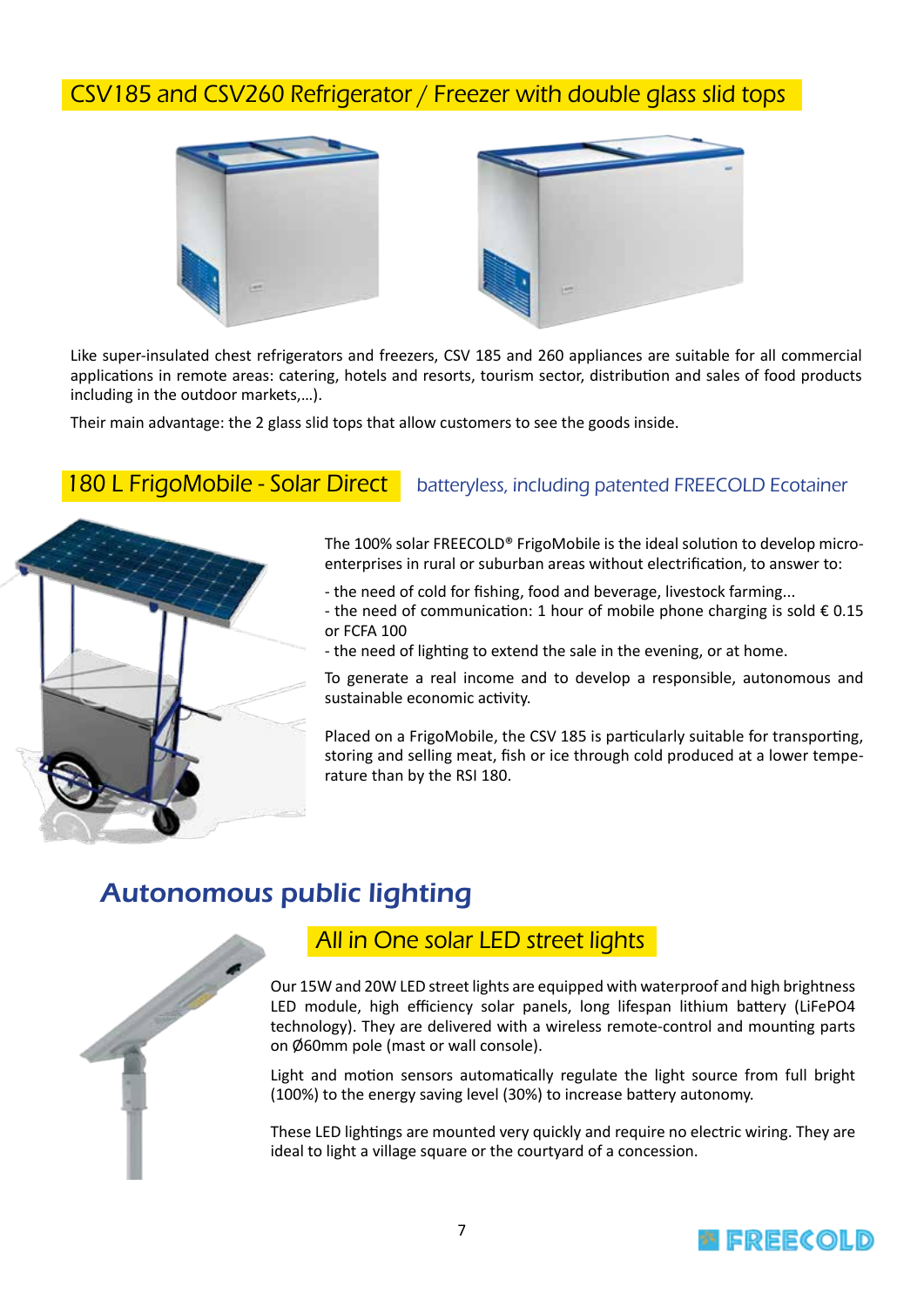## Air conditioning

With a robust and proven design, FREECOLD air conditioners can cool the indoor air of home or business premises even in the absence of a reliable power grid.

With global warming and the increase in average incomes of families, air conditioning is growing very fast all over the world. The resulting sharp increase in electricity consumption will, according to the International Energy Agency, will lead to a doubling of CO2 emissions induced by air conditioning between 2020 and 2050.

Similarly, in areas with little to no electricity grid, air conditioning is most often provided by generators, that are polluting and noisy.

The FREECOLD solar air conditioning partly overcomes these problems. Our modular and easy-to-install solution offers access to cool air while avoiding the use of a non-existent or polluting electrical installation. Both domestic and professional premises can, thanks to FREECOLD, now be air-conditioned using the free energy of the Sun!

#### DC/AC Hybrid solar air-conditioners CMS12.H, CMS18.H and CMS24.H



FREECOLD hybrid air-conditioners operate from two sources of electricity: photovoltaic as a priority and the electricity grid as a backup and when there is no more sun, with an automatic switching of sources without cutting off power supply. They can be used in air conditioning mode as well as in heating or dehumidification modes.

When the sun shines, hybrid air conditioners operate 100% on the photovoltaic source.

FREECOLD hybrid air conditioners are of energy class A +++ and offer 3,500 W (12,000 BTU) or 5,000 W (18,000 BTU) of air conditioning as well as heating.

Energy savings are there, both in summer and winter: in Dakar, where the sun shines 3000h/year, the annual electricity savings amount to 600,000 FCFA (900€) and the investment is paid back in 2.5 years, not counting the comfort of air conditioning during power cuts or the cost of operating a backup diesel generator; in Marseille, where the sun shines for 1000 hours during the heating months and 1000 hours during summer, the annual savings amount to 480€ and the payback time is 4 years.

#### Off-Grid DC 48V solar air conditioners CMS09, CMS12 and CMS18



FREECOLD autonomous air conditioners operate directly using DC 48V voltage from photovoltaics and batteries, without converting energy into AC 230V power and therefore without loss of efficiency.

When the sun is shining, our air conditioners are powered by the photovoltaic source which simultaneously recharges batteries.

Autonomy is ensured by maintenance-free AGM solar batteries. Their capacity is defined according to the chosen air-conditioner and the

desired autonomy; as standard, the 5-hour autonomy is dedicated to shops and offices that need to be refreshed during the day; the 12-hour autonomy is intended for domestic use, allowing refreshment day and night.

Thus, FREECOLD 100% solar air conditioners offer those who work and live where there is no grid power supply or where electricity is unsteady and expensive, to enjoy air-conditioning economically and freely.

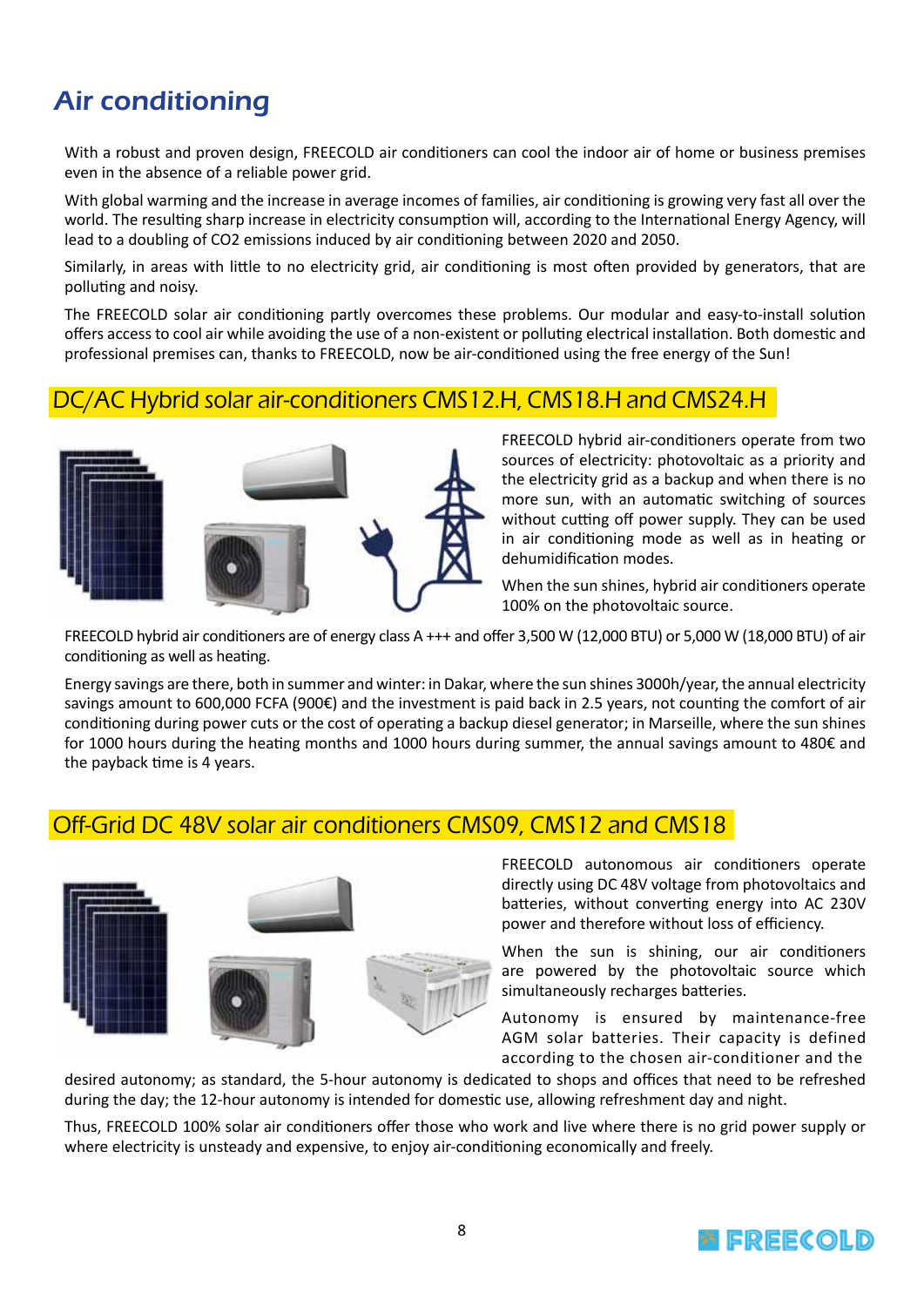### Dairy sectors

### Independent solar milk tanks : 125, 225, 300, 500 and 800 liters / 2 milkings

Including photovoltaic plant, battery storage and smart management of energy



The FREECOLD milk tanks, available in 125, 225 and 300 liters capacity cools a milking in 2 hours down to a temperature of 4 °C with an ambient temperature of 35 °C.

All in stainless steel, the tank has a smooth inner wall, rounded corners and polished welds for optimum conditions of hygiene and food safety. Its walls are insulated with injected polyurethane foam to limit heat losses.

The solar power plant with its photovoltaic modules of European origin, is

delivered with their support in kit and preinstalled wiring for a quick and easy commissioning. The solar plant powers directly the milk tank and simultaneously recharges the battery to ensure the autonomy of the dairy installation.

The FREECOLD® smart management of energy ensures a highquality power supply and enables a second potential source, grid or generator.

The solar plant can be pooled to power at the same time a «all in stainless steel» 60 or 100 Liters pasteurizer for heat treatment of milk.



#### **Autonomous 100% solar mini-tank** batteryless, including patented FREECOLD Ecotainer



Specially designed for small producers of milk, juices or drinks, Freecold mini tank is a 50-liter '2 milkings' model which cools the volume of one milking down to 4°C in 3 hours.

Easy to transport, to install and to commission, with its impact-resistant and unbreakable rotomolded outer body, it is poered batteryless, thanks to the Freecold Ecotainer which ensures cooling of the evening milking and quality of the cold during the night.

Its automatic germicidal device with UV-C ultraviolet radiation disinfects in few minutes the aluminium inner tank to more than 99% of bacteria and viruses such as E. Coli or salmonella.

The mini-tank is delivered complete with three pre-wired photovoltaic modules, which can be used as sunshade or shelter for sale.



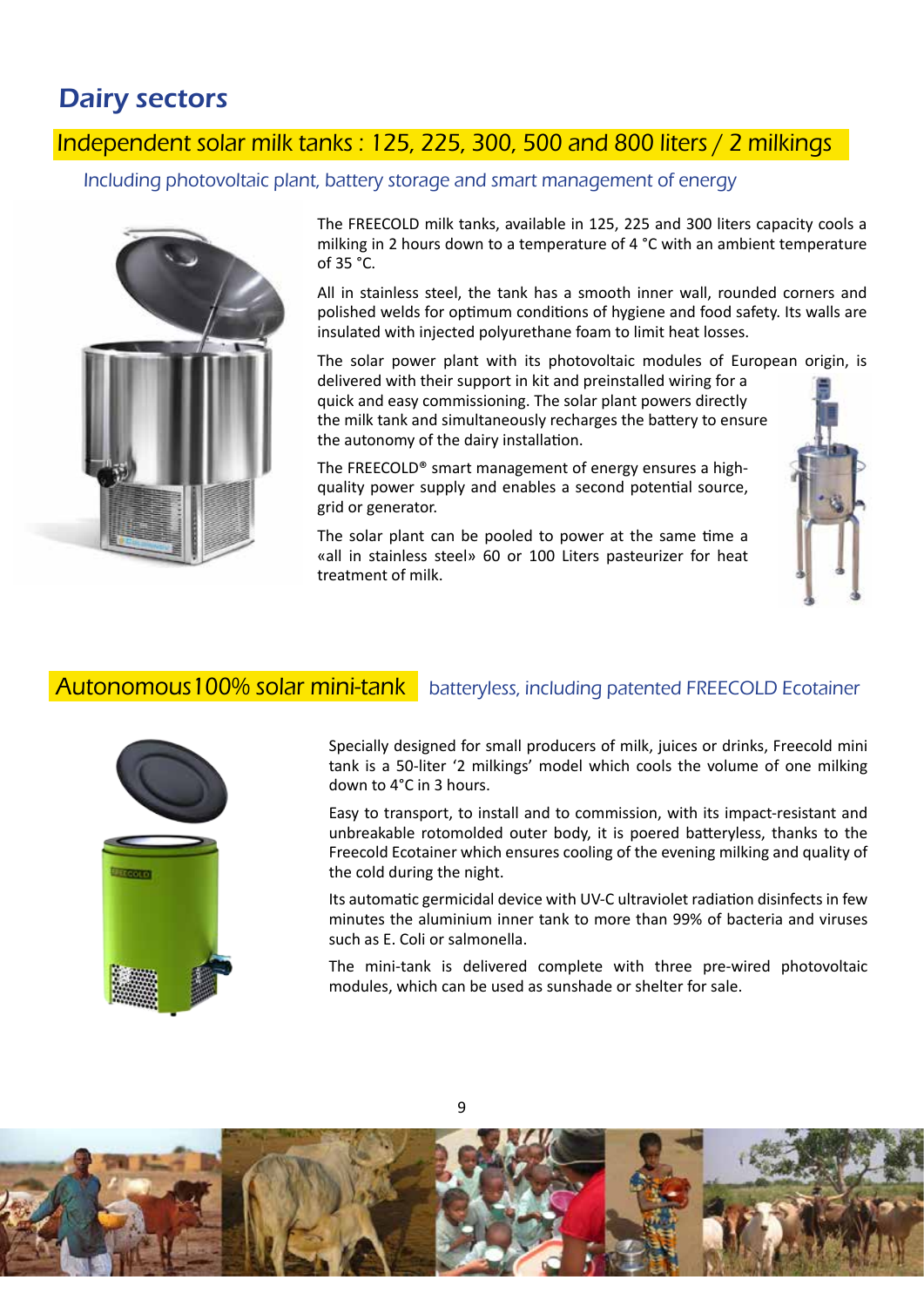### Farming sectors

### Independent solar cold rooms from  $10m^3$  to  $30m^3$ , from -18°C to +12°C

Including photovoltaic plant, battery storage and smart management of energy





Featuring a modular design which fulfils the requirements of the various food industry sectors, the room's volume of 10 to over 30 m<sup>3</sup> offers an ideal and adaptable solution for storing crops, foodstuffs or frozen products in optimum conditions.

100 or 150 mm reinforced insulation and an efficient opening system significantly reduce heat loss. From 200 kg to 1000 kg of harvest produce can be cooled daily, using storage batteries that provide between 30 and over 60 hours of autonomy. As an option, a tough, non-slip, easy-to-clean floor, a strip curtain and shelving for butchery, fishery and dairy applications.

Mounted in few hours, FREECOLD solar cold rooms are complying with the strictest hygiene & safety rules.

Every cold room's project needs a quick sizing to define its main characteristics: power of solar plant, capacity of battery storage, management of energy, power of refrigeration unit...

To fulfill the client's actual needs, we thus have to know :

- the type of food: meat, eggs, medicine, fruits & vegetables
- the daily flow of food to cool down and the entry temperature of the food
- the temperature inside the cold room

The cold rooms can also be integrated into a 20" or 40" container to become mobile refrigeration units, with their rooftop solar power plant serving as a sunshade. The container is then shipped with its cold room installed and connected to the energy management and electrical safety cabinet.

All tools are supplied, no drilling, no welding is required for easy and reliable installation in few hours.





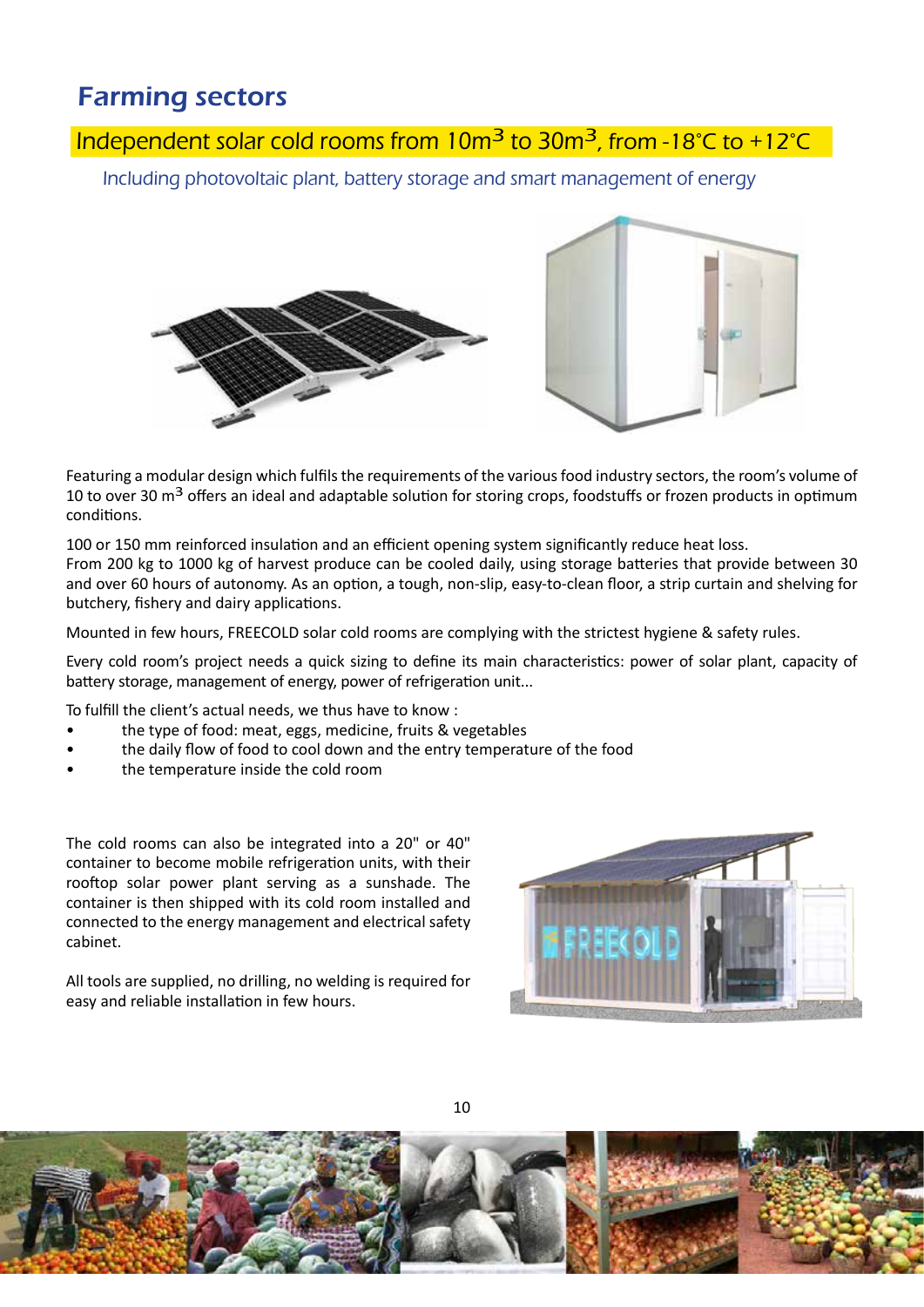#### Independent solar freezer-room to make 200 kg of ice per day

The need for ice is daily in Africa, storekeepers or people buy them every day, for business use or for their families;

In market towns and villages that are not connected to the electricity grid, ice is a very valuable product; It is used to refresh drinking water and beverages, but it is also essential to preserve food such as meat and fish;

The FREECOLD solar freezer-room responds to this need for accessible cold and creates a new trade activity with high profitability and a return on investment less than 2 years.



#### Scale ice makers



To preserve fish, meat and poultry

Ideal for fishermen, hospitals and laboratories, ish counters and buffets (in restaurants, shops and outdoor markets), transport and storage of food, in the form of scales with a thickness of between 1.5 and 3mm, flake ice is very dry ice with a very cold temperature between -6 and -8 ° C, which pours perfectly even after prolonged storage in the ice container.

Efficient, innovative and hygienic, with a production capacity of 120 to 6,000 kg / day, FREECOLD ice machines are specially made in Germany.

### Autonomous solar incubator IAS for 320 or 1000 eggs



The FREECOLD IAS1000 autonomous solar incubator is designed for all professionals who are developing an incubation project without wanting to invest significant capital.

This incubator combines good egg capacity and innovative functions that allow the user to work in complete safety, while fully meeting the requirements of farms located in hot and sunny climates..

Made on a galvanized steel structure, it is delivered with universal metal baskets and extractable and stackable hatching baskets.